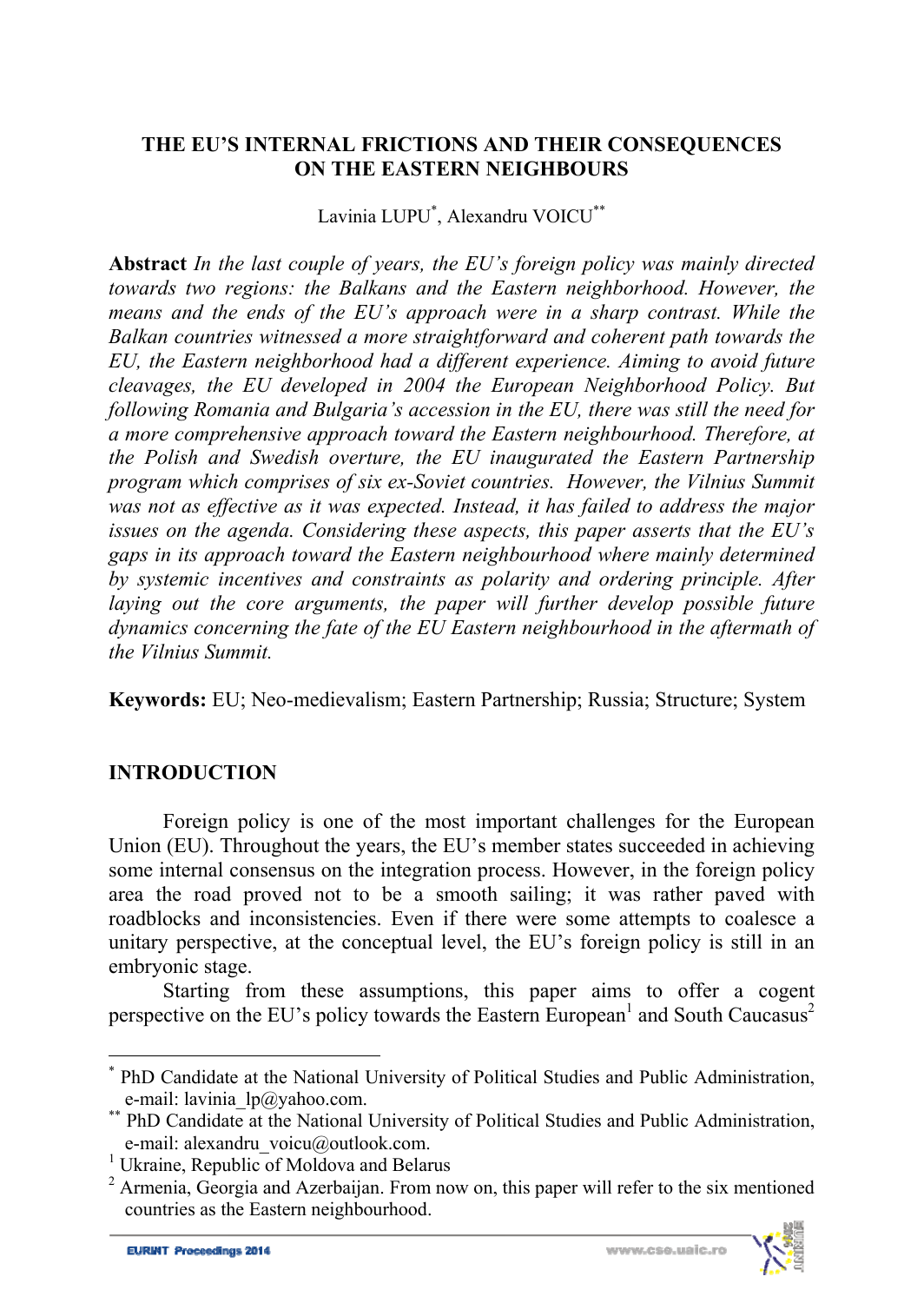states and its flaws. The starting hypothesis of the paper is that the EU's gaps in its approach towards the Eastern neighbourhood where mainly caused by systemic incentives and constraints as polarity and the ordering principle (Waltz, 1979/2006, pp. 130-143).

Therefore, in the first part of the paper, there will be exposed a parallel conception on the EU's approach towards the Western Balkans and the Eastern neighbourhood in order to highlight the crucial importance of the internal mechanisms and political will for the EU's foreign policy. In the second part, there will be discussed three structural arguments that are supporting the paper's hypothesis: Russia's relations with EU's Great power States (polarity), the futility of the Eastern Partnership endorsement (lack of polarity) and the neo-medieval characteristics of the EU (ordering principle). In the last part, the paper will further develop possible future dynamics concerning the fate of the Eastern neighbourhood in the aftermath of the Vilnius Summit.

# **1. THE EU: ANTHITETIC FOREIGN POLICY**

### **1.1. The approach towards the Balkan states**

EU's stance towards the Balkans can be conceived through two different periods of time: from 1990 to 2003 and from 2003 until the present. The first period consists of a rather lethargic approach, without a clear sense of leadership and firmness. This passive stance can be revealed through the wars between Serbia and Croatia, the Bosnian War and even the Kosovo War. In this sensible and tragic instances, the EU lacked cohesion and coherence. Its impact was marginal, and the United States played the most important role, especially in the Bosnian War and in the Kosovo War. The third 'Springtime of the Peoples' was not to be a peaceful and joyful moment for the Balkans, but a moment of upheavals and ethnic cleansing and the EU was not able to have a certain stance toward the events that were happening in its 'backyard'. The EU rather contained the Balkans through a 'cordon sanitaire' which was best revealed through the Balldur initiative<sup>3</sup> (Bianchini, 2013, p. 256) (Dolghi and Oliva, 2011, p. 107).

Though between 1990 and 2003, the EU was not resolute and lacked any robust action towards the Balkans from 2003 Brussels took a different track. EU's new posture towards the Balkans is best shown through the Thessaloniki declaration that was issued at the EU-Western Balkans Summit from June 2003. At the Summit participated all the Heads of States and Governments of the EU states and the representatives of Albania, Bosnia and Herzegovina, Croatia, the Former Yugoslav Republic of Macedonia, Serbia and Montenegro. In the second point of

<sup>&</sup>lt;sup>3</sup> The Balladur's idea was to agree upon a pact preserving the stability of borders, rejecting territorial claims and respecting minority rights to be signed by all interested or potential candidate countries of the EU. Few months later, the EU members states finalized the Balladur plan and approved in Copenhagen the three famous criteria for submitting applications for membership: as known, the first one of these criteria was particularly devoted to the rule of law, democracy and minority protection.' (Bianchini, 2013, p. 257).



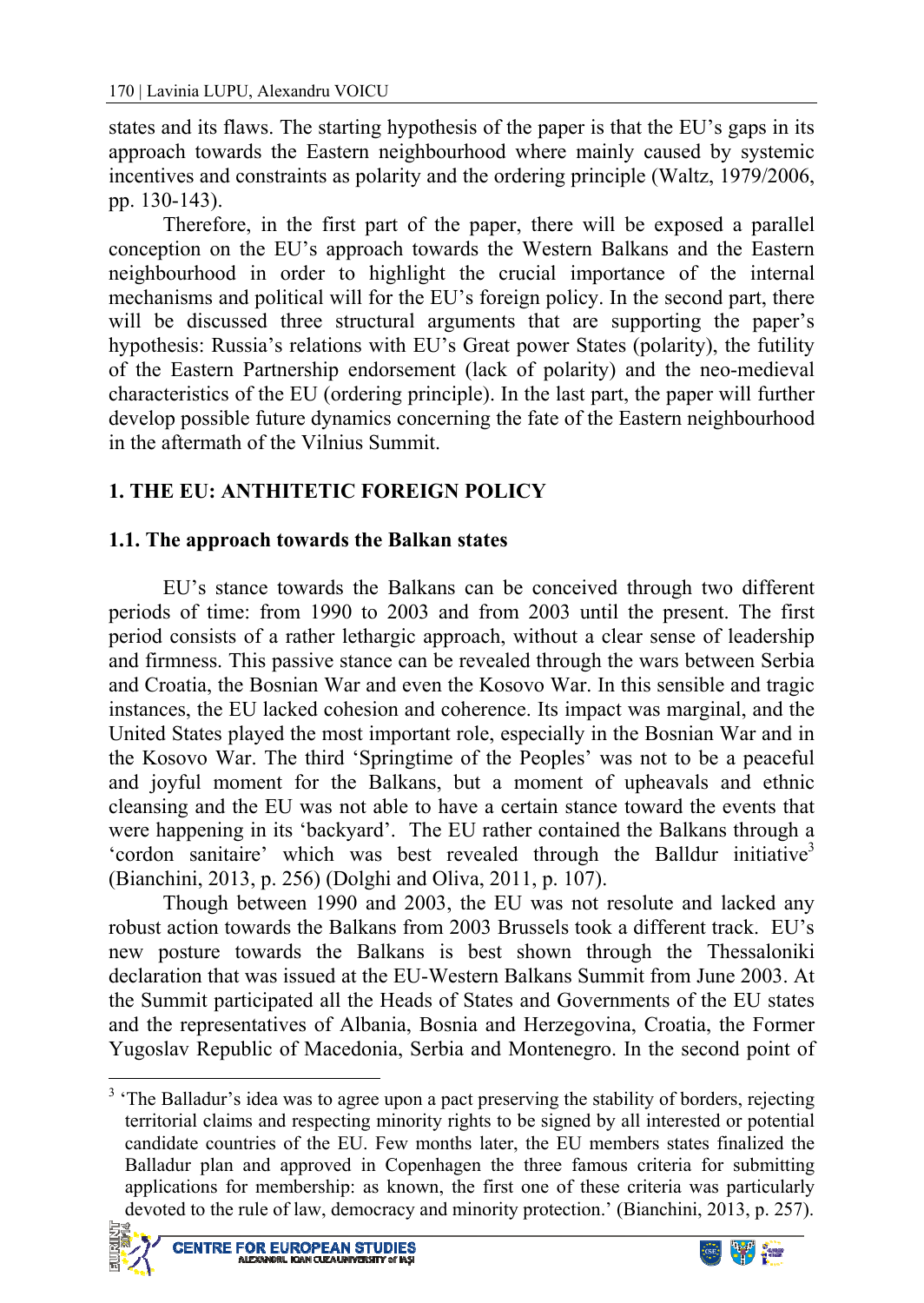the declaration, the EU's representatives made a clear proposal towards the Balkans. For the first time the EU expressed its unequivocal support to the European perspective of the Western Balkan countries. The future of the Balkans is within the EU' (Thessaloniki Declaration, 2003, 2<sup>nd</sup> paragraph). Even if the initiative was perceived as utopian and it had many roadblocks in practice, it had the ability to pacify the region and offer a sense of direction. Briefly said, the declaration offered a teleological perspective that fulfilled the needs of the parties involved: the EU wanted peace and stability while the states of the Balkans wanted peace and prosperity (Sabriu, 2013, p. 71).

Even if at the beginning of the 90's, the EU was not effective in its approach towards the Balkans, in 2003, once the Thessaloniki Declaration was issued, it had succeeded in pacifying the region and also to gain a broader leverage on the relations within the Balkans. It is true that there were not radical changes short after the Summit from 2003, but the bottom line is that a firm approach like the one from Thessaloniki in 2003 had the power to eradicate the main issues of the Balkans that were war, ethnic belligerence and deep society polarization. The EU also persuaded the Balkan countries that its post-Westphalian political-economic model is better than a state-centric and ethnic exclusivist model. Thus, even if, the June 2003 Thessaloniki European Council recognized the Western Balkans states as potential candidate states, it did not do the same for the Former Soviet Republics (Verdun and Chira, 2011, p. 450).

### **1.2. The approach toward the Eastern neighbourhood**

Following the last rounds of enlargement, the EU found itself in a new environment with different neighbours. The EU gradually started to realize the need to articulate its interests in the region by establishing a coherent policy framework toward its Eastern neighbourhood, in order to avoid 'drawing new dividing lines in Europe and to promote stability and prosperity within and beyond the new borders of the Union' (Wider Europe - Neighbourhood: A New Framework for Relations with our Eastern and Southern Neighbours, 2003, p. 4). Thus, based on the values of democracy, rule of law and respect of human rights, the EU developed in 2004 the European Neighbourhood Policy which comprises 16 countries: Algeria, Armenia, Azerbaijan, Belarus, Egypt, Georgia, Israel, Jordan, Lebanon, Libya, Republic of Moldova, Morocco, Palestine, Syria, Tunisia, Ukraine (What is the European Neighbourhood Policy?, *n.d*.). The European Neighbourhood Policy was created with the aim of promoting good governance and social development in the Eastern neighbourhood, without offering to the participating countries the possibility of accession. In other words, the European Neighbourhood Policy is not about enlargement, but rather about partial economic integration, closer political links, assistance with economic and social reforms and support to meet the EU standards (What is the European Neighbourhood Policy?, *n.d.)*.

In 2008, the EU's first initiative was complemented by the Euro-Mediterranean Partnership (EUROMED), formerly known as the Barcelona

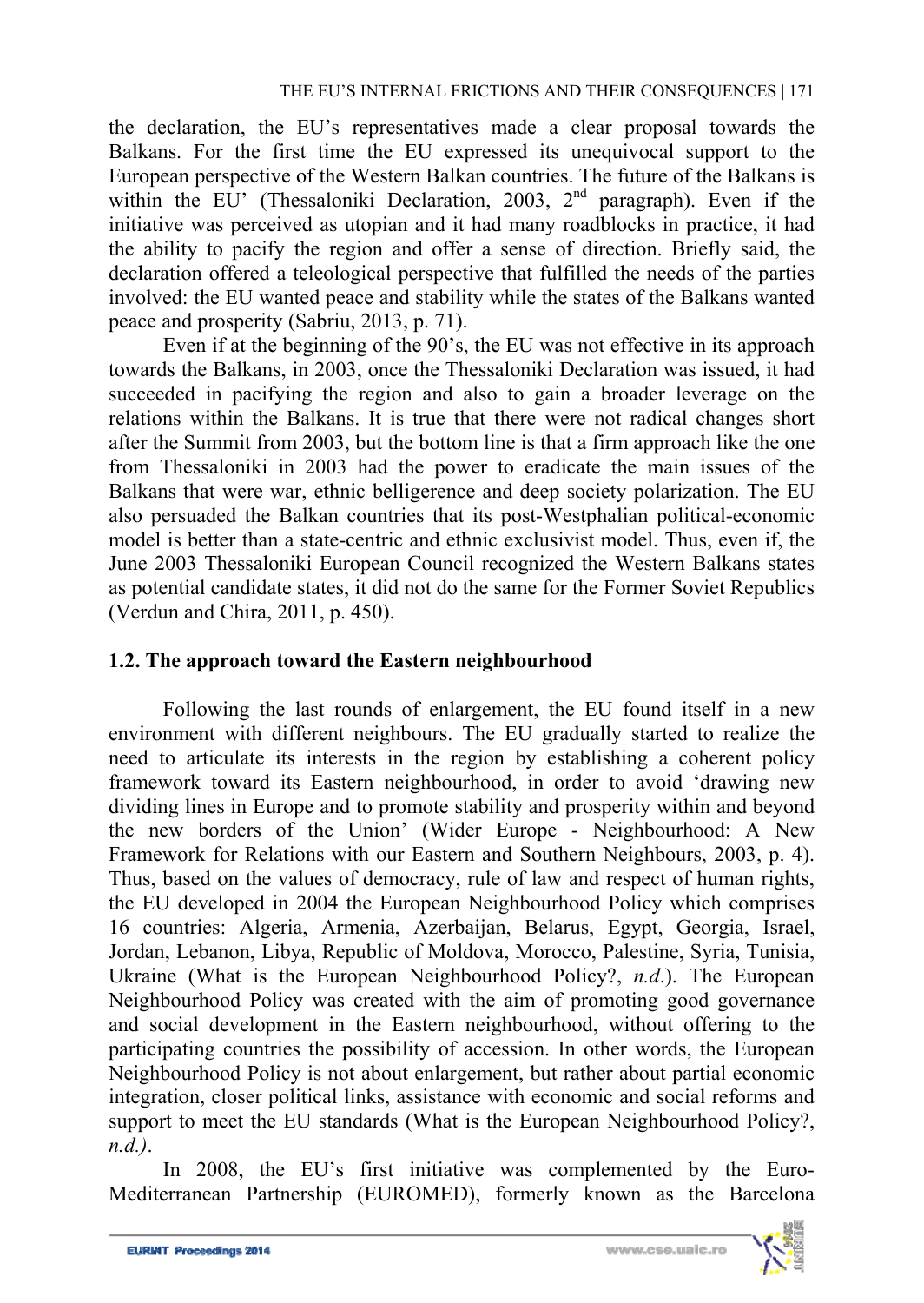Process and by the Black Sea Synergy. One year later, at the Polish and Swedish overture, the EU inaugurated the Eastern Partnership program which comprises of six ex-Soviet countries.

The Eastern Partnership initiative is 'a genuine and long-term partnership the EU is seeking to build with the neighbour states for their mutual development, stability and security, making the countries involved fully realize the benefits of being part of a larger Europe' (Ionescu, 2013, p. 370). The European Neighbourhood Policy and the Eastern Partnership are complementary and inclusive projects, created with the aim of giving to the partner countries and their people choices and opportunities for the future. The Eastern Partnership is a policy based on a differentiated approach with each partner, thus providing flexibility because it is dedicated to support each individual country to progress in its own way and at its own speed (Tsantoulis, 2009).

The year 2013 was a crucial one for the EU's Eastern Partnership program. Commentators and EU politicians underlined that the November Eastern Partnership Summit in Vilnius should bring tangible results for the program. In other words, the Vilnius Summit was a very important opportunity to assess the stage of the Eastern Partnership program. But the reality showed the EU's Eastern Partnership initiative has experienced a serious setback at the Vilnius Summit. Among the six Eastern Partnership countries, only Republic of Moldova and Georgia initialled Association Agreements with the EU, including the DCFTA. The negative responses of Ukraine and Armenia to the EU's offer of Association Agreements and the lack of interest of Azerbaijan in adopting a DCFTA attracted a number of critics. Moreover, there were analysts who described the Eastern Partnership as being a failure and went on by asserting that 'it is high time to start a real partnership' (Wiśniewski, 2013).

After the results of the Vilnius Summit, many commentators expressed the opinion that the Eastern Partnership proved to be too technical, ignoring the proximity and influence of Russia, disregarding the differences between the six countries (although they share the same past as post-Soviet countries) and neglecting the characteristics of the Eastern neighbourhood as a whole (a highly diverse, volatile and unpredictable region, including political transitions, geopolitical competition, inter-state and intra-state wars and economic and political problems). At the same, the Vilnius Summit was an incentive for the EU to 'reset or rethink' its approach towards the Eastern neighbourhood, by finding first the answer to the question 'what went wrong?'

### **2. STRUCTURAL CAUSES: EXTERNAL EFFECTS**

One of the endogenous structural factors which influence EU's approach and decisions toward the Eastern neighbourhood is the relations between the leading European states and Russia. The relations between European Great Powers like Germany or France with another Great Power which is Russia undermines the effectiveness and coherence of the EU. The EU has different approaches on Russia,



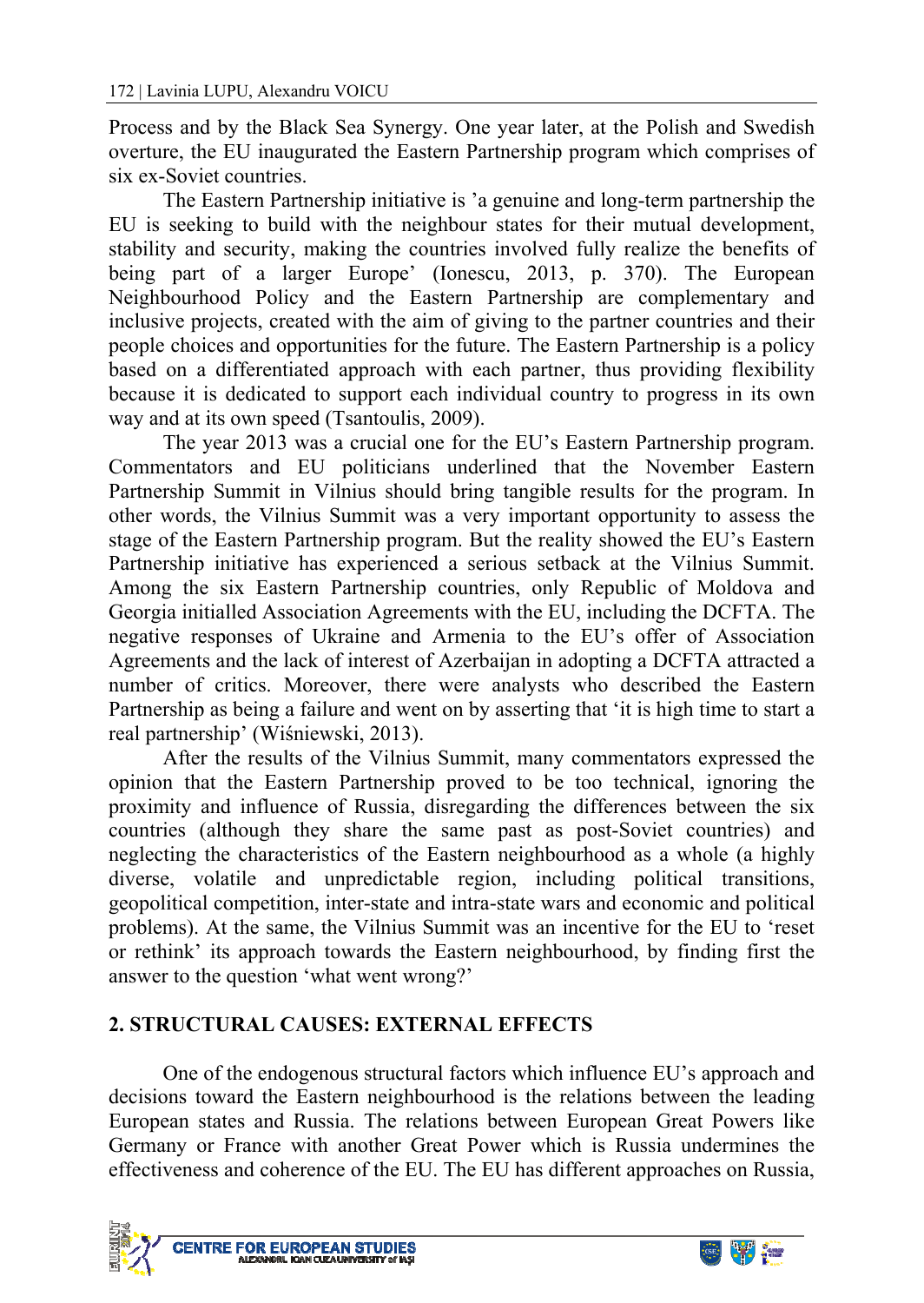because of the member states' business interests and priorities. In this sense, Germany's relation with Russia has always been a subject of discussion.

'Change through rapprochement' (*Wandel durch Annäherung*) or 'change through interweavement' (*Wandel durch Verflechtung*) are concepts which played an important role in Germany's foreign policy. The classic principles of "Ostpolitik" applied by Germany led to the adoption of a co-operative policy with Russia. Today, the results of this kind of policy formed a symbiotic relationship between Germany and Russia or an interdependence between politics and business backed by economic interests. (Meister, 2014) For example, 'the annual trade volume between the two was a nearly balanced  $\epsilon$ 76.5 billion in 2013 and according to Rainer Lindner, Director of the Ostausschuss der Deutschen Wirtschaft, 300,000 German jobs depend on business with Russia' (Härtel, 2014, p.5). Moreover, Germany is highly dependent on Russian oil and gas. 'Russia provides 38 percent of Germany's natural gas imports, 35 percent of all oil imports and 25 percent of coal imports, covering a quarter of the country's entire energy needs' (Deuse, 2014).

Another argument could be Europe's dependence on Russia's gas and Europe's role as Russia's largest gas market. Europe as a whole is a major importer of natural gas and Russia remains one of Europe's most important natural gas suppliers. Russia is currently the dominant supplier of natural gas to Europe, accounting for about one-quarter of the EU's natural gas supplies. But the dependency does not go only in one direction, because Europe is also the most important market for Russia's natural gas exports. (Ratner *et al.*, 2013) Energy becomes a useful political tool for Russia using Europe's dependency on its resources to influence decision making processes and to extract political concessions (Kaplan and Chausovsky, 2013). In this context, Heydar Aliyev's words – Oil is money, gas is politics – could be relevant.<sup>4</sup>

A second fact that reveals another flaw of the EU's approach toward its Eastern neighbourhood consists of the political will behind the Eastern Partnership. Even if the Eastern Partnership was a cornerstone of the EU's foreign policy, it lacked comprehensive and consistent endorsement from the leading EU member states. In structural terms, there was an absence of polarity, because the Eastern Partnership program was not endorsed by one or two Great Powers within the EU.

The Eastern Partnership program was an EU initiative backed by Sweden and Poland, not key members of the EU, as Germany or France were. Therefore, it was not the result of a unitary consensus among all the EU member states. After Romania and Bulgaria's accession in the EU, the process of European integration reached the Black Sea and led to the establishment of new neighbours. At the same time, the initial ENP was not functioning the way the European member states thought it would. The idea of incorporating Mediterranean countries and Eastern European/South Caucasus countries under the same 'umbrella' showed to be effective. The two groups of states were too different from social, political and economic point of views.

l



<sup>4</sup> Heydar Aliyev was the third President of the Republic of Azerbaijan.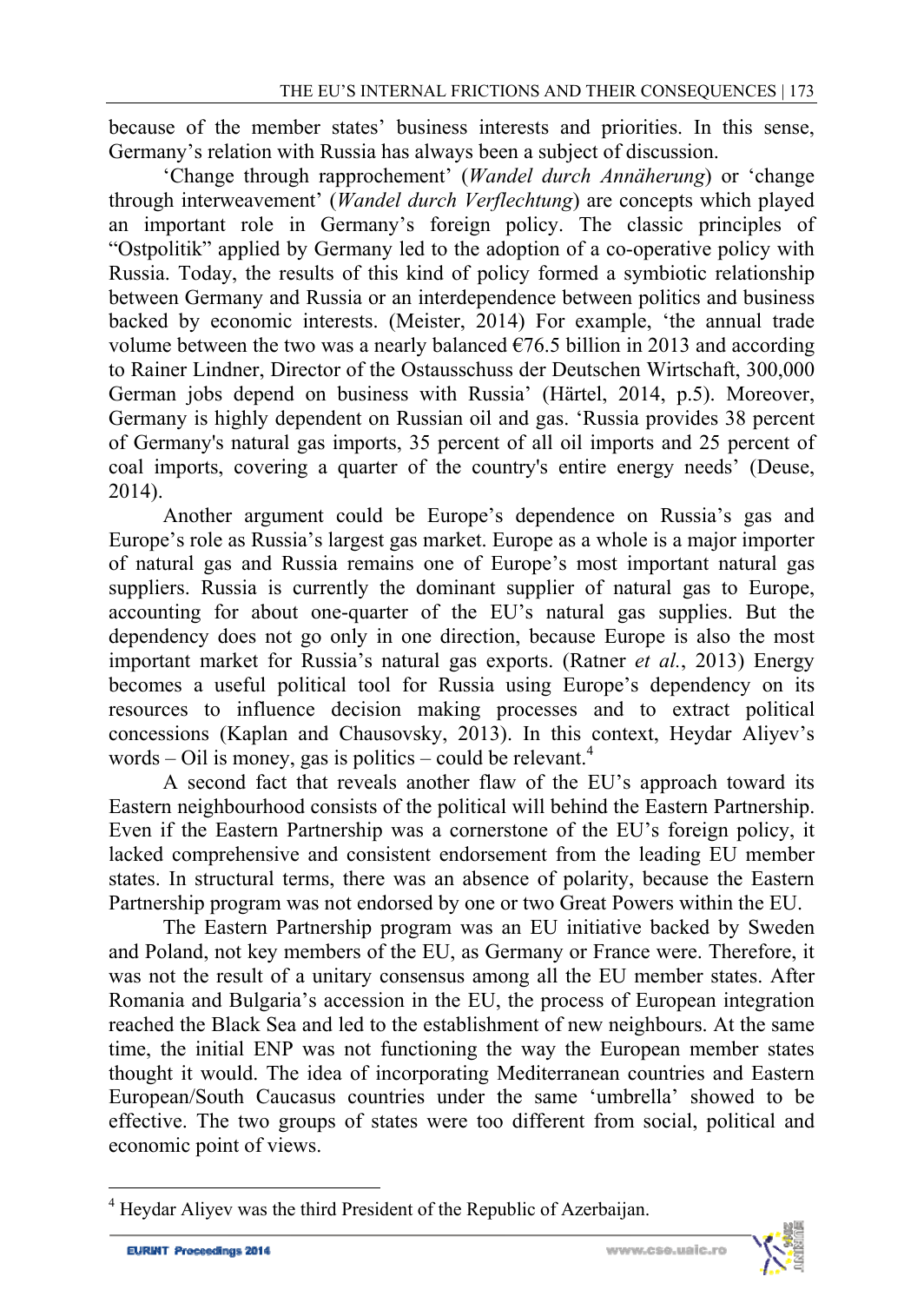The ineffectiveness of the European Neighbourhood Policy revealed by the lack of progress concerning democratization or economic stabilization and supplemented by the gas crisis between Russia and Ukraine or the Russian-Georgian war from 2008, forced the EU member states to find ways to reform the European Neighbourhood Policy . This approach was not an easy one, due to the fact that each proposal needed to gain support from Germany or France, which advocated 'Russia first' principle in building relations with the Eastern neighbours (Adamczyk, 2010, p.196). In other words, the states from that part of the world were perceived by Germany and France particularly from the perspective of building relations with Russia, which remained EU's strategic goal.

Within the new environment and situation, Poland felt the opportunity to get involved in the shaping of the Eastern dimension of the EU. One of the aims was preventing the erecting of new barriers and divisions near the EU's Eastern border. At the same time, Poland tried to promote and support its Eastern neighbours. Thus, in May 2008, Poland, enjoying Sweden's support too, proposed the Eastern Partnership project to the EU member states. It would function within the framework of the European Neighbourhood Policy, but with the particularity of involving only six countries: three from Eastern European and three from South Caucasus.

This kind of approach was assessed by experts as being characteristic for Poland's foreign policy, which tried to put a special attention on the unequal treatment of Southern and Eastern EU neighbours. Poland and Sweden claimed that 'if the EU is going to strengthen its co-operation and support within the southern dimension, there will be a strong need to balance these steps by emphasizing also the eastern dimension' (Łapczyński, 2009).

A third perspective encompasses a rather theoretic approach toward the causes of inconclusiveness of the EU towards the Former Soviet Republics. This perspective underlines the presence of a neo-medieval order that impedes a coherent and robust approach of the EU towards the Former Soviet Republics from its vicinity. Neo-medievalism is defined as a system of overlapping authority and multiple loyalties, held together by a duality of competing universalistic claims (Friedrichs 2001, 475). Therefore, this argument refers to the ordering principle of the structure.

The neo-medievalist Europe consists of two main antithetic and conflicting dynamics. The first dynamic consists of an integrationist one where the borders are permeable and multiple cultural identities coexist, whereas the second is fuelled by nationalistic sentiments and follows a state-centric logic. Whereas the first dynamic is broadly determined by the European institutions (European Commission, European Parliament) and the young civil society, the second dynamic is underlined by a Wespthalian logic that underlines a state-centric perspective where the state formally has absolute sovereignty over its territory and its borders are stable and hard and one single (national) culture predominates (Zielonka 2007, p. 10). Therefore, this paradoxical mix reveals an entity (EU) that finds itself in a struggle for a stable identity. However, the EU is an actor that has not a definitive



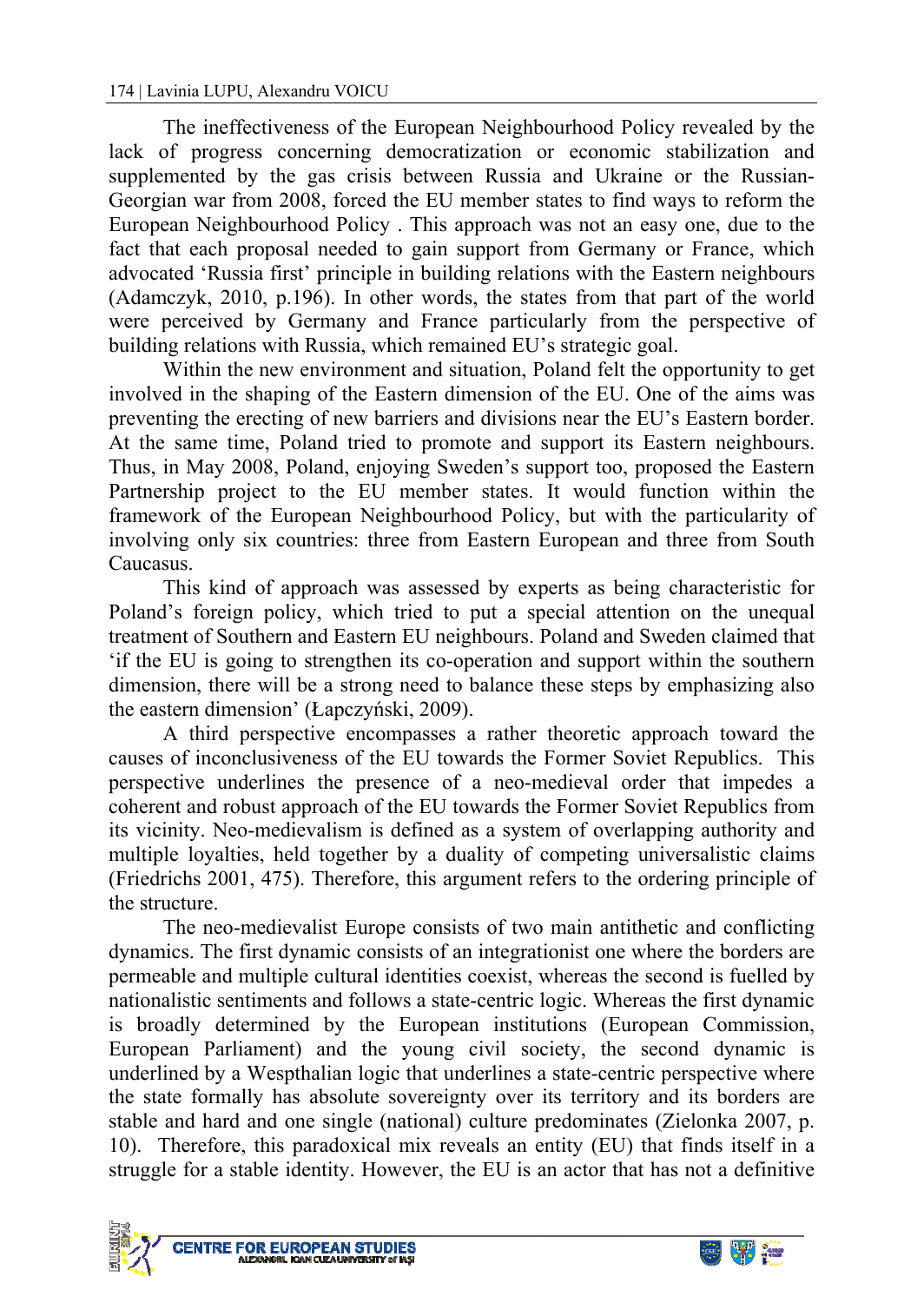identity; it is still a young actor that finds itself in many conflicting situations when it is confronted with its external neighbours (Ungureanu 2012, p.16).

This is the case of the EU's relations with the Former Soviet Republics. Basically it cannot have a coherent approach because of competing universalistic claims of the nation-state on one part and the supranational entity on the other part. These frictions determine not just a lack of coherence but also a clash of interests that sometimes they might be convergent and other times they might also be divergent. Therefore, as long as this conflicting dynamic will preserve, EU's approach towards the Former Soviet Republics will not reflect unity and coordination but rather cleavages. However it is important to note that in specific situations like the Russian aggression, the European states might overlook the cleavages between them and offer a unitary position. A common threat or possible threat is an ingredient for a more cohesive posture.

### **3. FUTURE DYNAMICS**

Russia's annexation of Crimea is an unprecedented step in Russia's post-Soviet foreign policy. Until Crimea, Russia had never formally annexed a territory belonging to another sovereign country recognized at an international level. Thus, Moscow's willingness to violate international law in the face of clear warnings (Mankoff, 2014) is a sign of Russia's revisionism. This is why further discussions on the possible future dynamics concerning the fate of the EU Eastern neighborhood in the aftermath of the Vilnius Summit should start from the new paradigm in which Russia is seen as a challenger of the West.

Russia will continue to regard the post-Soviet neighbours as making up a Russian sphere of influence, where Moscow has what Russian Prime Minister Dmitry Medvedev, in 2008, termed 'privileged interests' (BBC, 2008). As the president of Russia, Vladimir Putin once said the demise of the Soviet Union is 'the greatest geopolitical catastrophe' of the 20th century (BBC, 2005). Therefore this sense of nostalgia offers a broader perspective on Putin's aims towards Russia's vicinity which consists in preserving a strong and undisturbed control on it. Moreover, his purpose offers a hierarchic image of the relations of Russia with its neighbours and the sovereignty of the last is rather a concept that has negotiated meaning, not a stable one. This special relationship between Russia and its neighbourhood impedes a firm approach of the EU towards the Former Soviet Republics.

Another possible change could reside in Germany's stance toward Russia. Moscow's recent actions in Ukraine, including the annexation of Crimea and the destabilization of eastern Ukraine, could cause rifts between Russia and Germany, despite continued economic and energy dependence. Anyway, the shift would not mean a complete reversal of Germany's co-operative approach (Meister, 2014, p. 8).

Regarding the perspectives of Ukraine and Republic of Moldova's situations, it can be said that the EU will have a straightforward position towards them. As it is underlined in the paragraphs above, a common perceived threat might enhance a coherent and unitary response of the EU towards its vicinity,

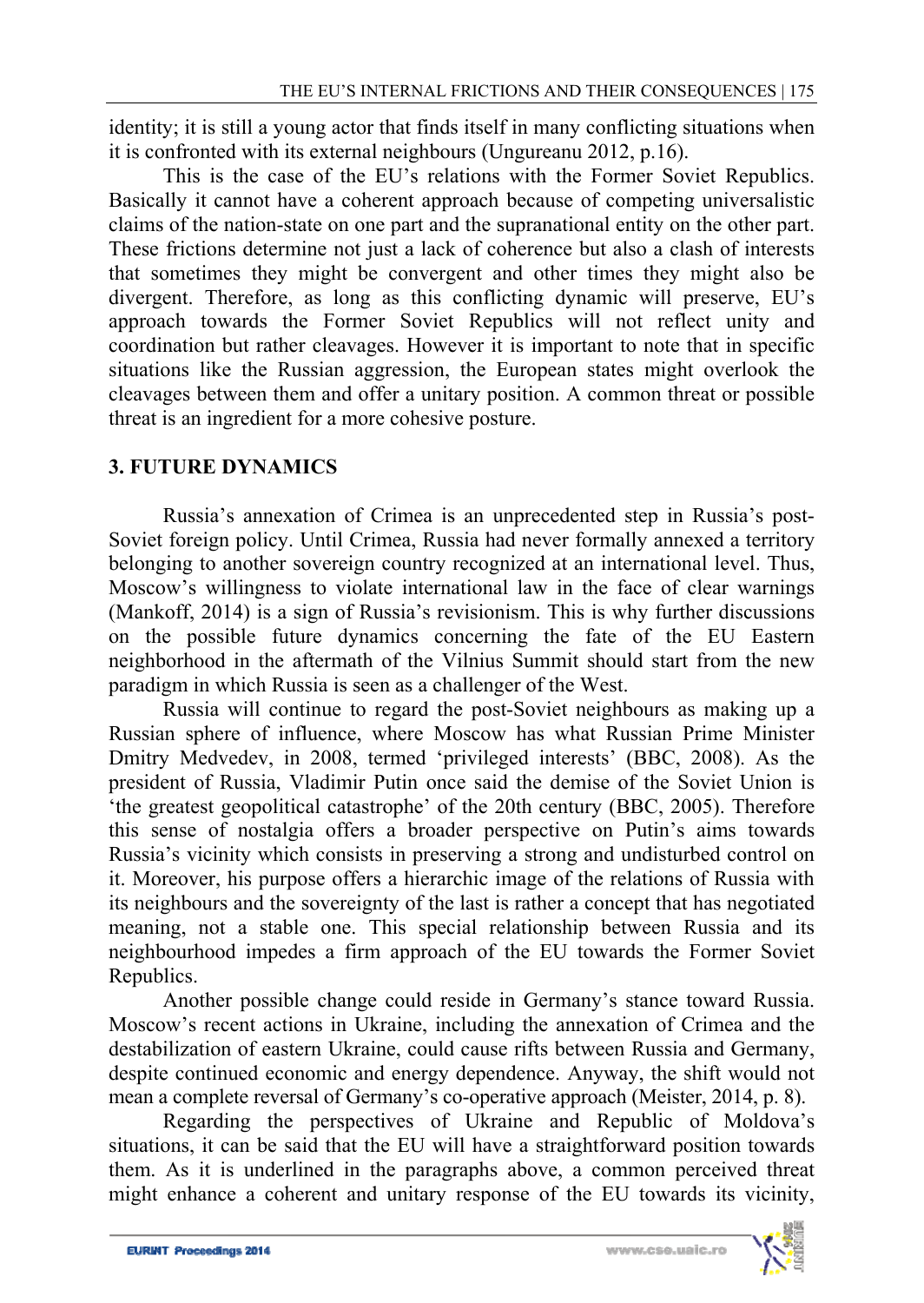especially Ukraine and the Republic of Moldova. This trend can be easily seen in the steps made in the last few weeks by the EU. First, on  $21<sup>st</sup>$  of March, the EU has signed the political provisions of an association agreement with Ukraine in Brussels (RFE/RL, 2014) and second, the citizens of the Republic of Moldova will be transferred to the list of third countries whose nationals are exempt from visa requirement (Eureporter, 2014). This process will also be facilitated by the two countries and not just by the political will of the EU. As long as Ukraine and Republic of Moldova will feel threatened by Russia they will be eager to make significant compromises to converge with the European values. Therefore this mutual empowering dynamics will just further close the gaps between the EU and Ukraine and Republic of Moldova bringing them closer to the initiation of the integration process.

Concerning Armenia, as long as its security is guaranteed by Russia, it will endeavor to become a member of the Russian-led Customs Union as soon as possible. Armenia announced that it would join the Russian-led Customs Union, invoking security reasons related to the Karabakh conflict and the Turkish-Armenian relations. The Armenian political elites assess the decision as being natural within the given geopolitical context and, at the same time, consider that an 'and-and principle' consisting of the compatibility between the Association Agreements and the Customs Union should apply in its case. Since its announcement, Armenia is expediting the country's accession to the Russian-led Customs Union. According to Minister of Economy Vagram Avanesyan, Armenia wants to sign the treaty of accession to the Customs Union of Belarus, Kazakhstan and Russia by the end of April (panarmenian.net, 2014).

In contrast with Armenia, Georgia decided to initiate the Association Agreement with the EU, including the DCFTA. (Joint Declaration of the Eastern Partnership Summit, Vilnius, 2013) The Georgian officials perceive this moment as consolidating and making irreversible the European integration process. Having the experience of a war with Russia in 2008, followed by Moscow's recognition of Georgia's separatist regions Abkhazia and South Ossetia, the Georgian elites are totally committed to accept the EU's integration initiative. For Georgia, the signing of Association Agreement and DCFTA consolidates the country's ambition to join Europe, a direction underlined under the mandate of the former President Saakashvili and continued by the new leadership from Tbilisi. Just after the Vilnius Summit, the Georgian officials said that by initialing the Association Agreement 'the European integration process became irreversible' for Georgia (civil.ge, 2014). Georgia has taken concrete steps to facilitate European integration and NATO membership. The parliamentary and presidential elections were freely and fairly held, there was a peaceful transition of power, the peaceful cohabitation process created a precedent given the fact that Georgia has never experienced this before. Georgian society and political class are determined to continue the pro-Western course chose for their country, even if it disturbs Russia.

Azerbaijan will maintain its European option and will keep requiring an agreement for establishing a special strategic partnership with the EU, in which the special formula of its relations with the EU that of a principal supplier of energy,



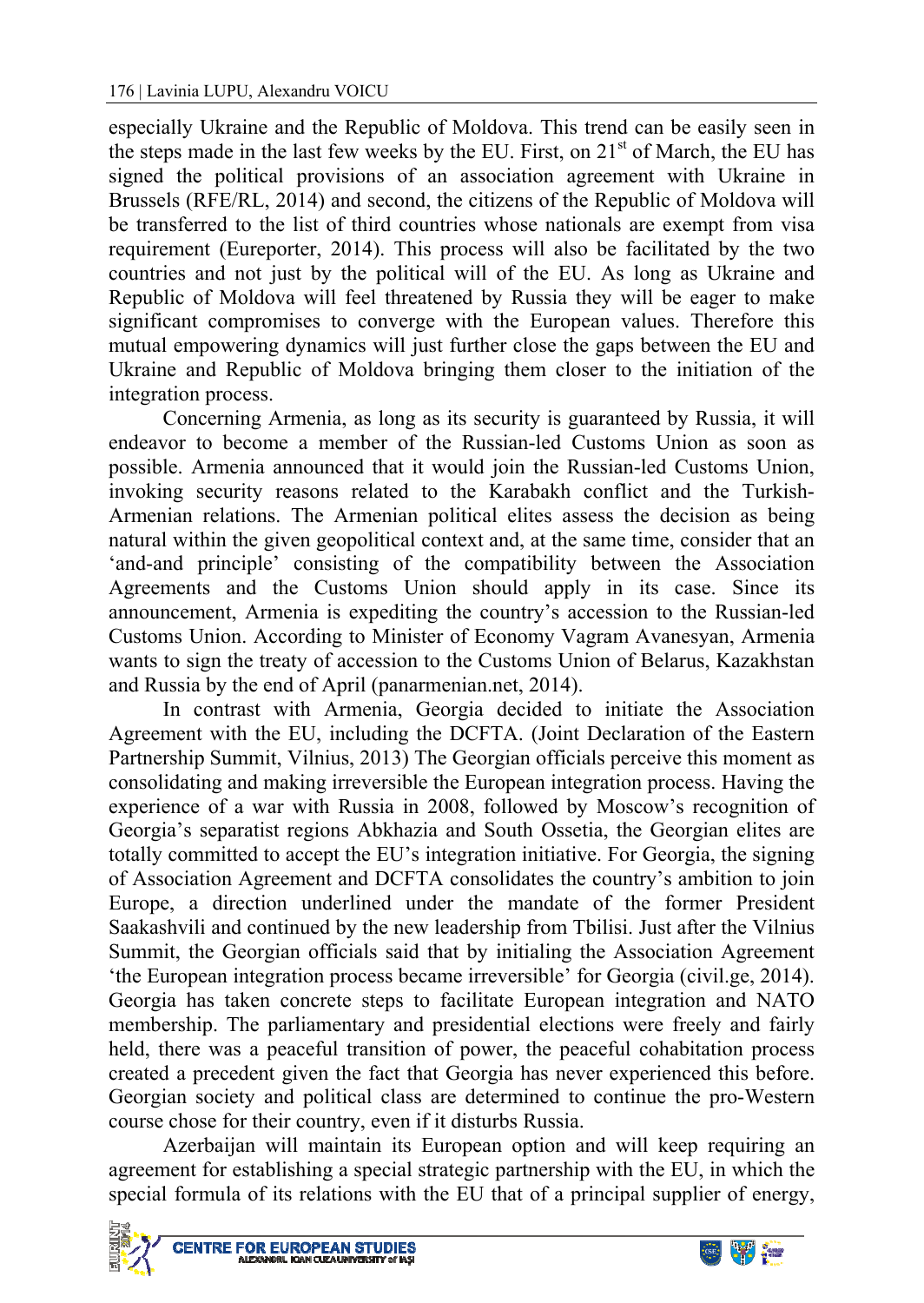will be quantified. At the Vilnius Summit, Azerbaijan signed a visa facilitation agreement, thus making easier and cheaper for Azerbaijani citizens to acquire short-stay visas, allowing them to travel freely to and throughout the EU (Council of the EU, 2013). Even if Azerbaijan didn't initiate an Association Agreement with the EU, the visa agreement is important too, being a step further in the development of EU-Azerbaijan relations.

In addition, the Ukrainian crisis might lift Azerbaijan's oil and gas profile. In the Azerbaijani press, analysts expressed the opinion that Azerbaijan would emerge as a winner in the Ukraine-Russia crisis. Being confronted with the risk of a possible Russian decision of cutting natural gas supplies to Europe or raising the prices, Azerbaijan's natural gas production might take in the future a new strategic meaning for Europe. (news.az, 2014) Moreover, the Trans-Caspian pipeline is a subject debated in the press. Analysts draw attention to the fact that the Russia-Ukraine crisis might create an opportunity for Azerbaijan and Turkmenistan to become export partners. Because Turkmen Foreign Minister Rashid Meredov paid an unexpected visit at the beginning of April to Baku, experts are of the opinion that Azerbaijan and Turkmenistan might come to an agreement over the creation of the Trans-Caspian pipeline. If so, Europe's energy export picture will look differently in the sense that Europe will reduce its dependency on Russia's gas (Abbasov, 2014).

### **CONCLUSION**

As can be seen in the paragraphs above, the EU's approach is not a coherent and uniform endeavor, but it is a process that has different dynamics and shapes influenced by a certain set of structural factors. In the first part, there were identified some major discrepancies between the EU's policy towards the Balkans and its Eastern neighbours. Moreover, in the second part, there were emphasized the major structural causes that stay at the basis of the flawed approach of the EU towards its Eastern neighbours. This paper demonstrated that the endogenous factors played a decisive role for the success or failure of the EU's behavior towards its vicinity. The last part was designed to offer some future perspectives on the Eastern neighbours based on the latest achievements and arguments discussed above.

### **REFERENCES**

- Abbasov, S. (2014) *Russia-Ukraine crisis spurring Azerbaijani-Turkmen gas export partnership* accessed on April 2014 at http://www.eurasianet.org/node/68258.
- Adamczyk, A. (2010) *The Role of Poland in the Creation Process of the Eastern Partnership*, Yearbook of Polish European Studies, pp. 195-204, accessed on April  $2014$  at http://www.ce.uw.edu.pl/pliki/pw/y13\_adamczyk.pdf.
- BBC (2005) *Putin deplores collapse of USSR*, accessed on April 2014 at http://news.bbc.co.uk/2/hi/4480745.stm.

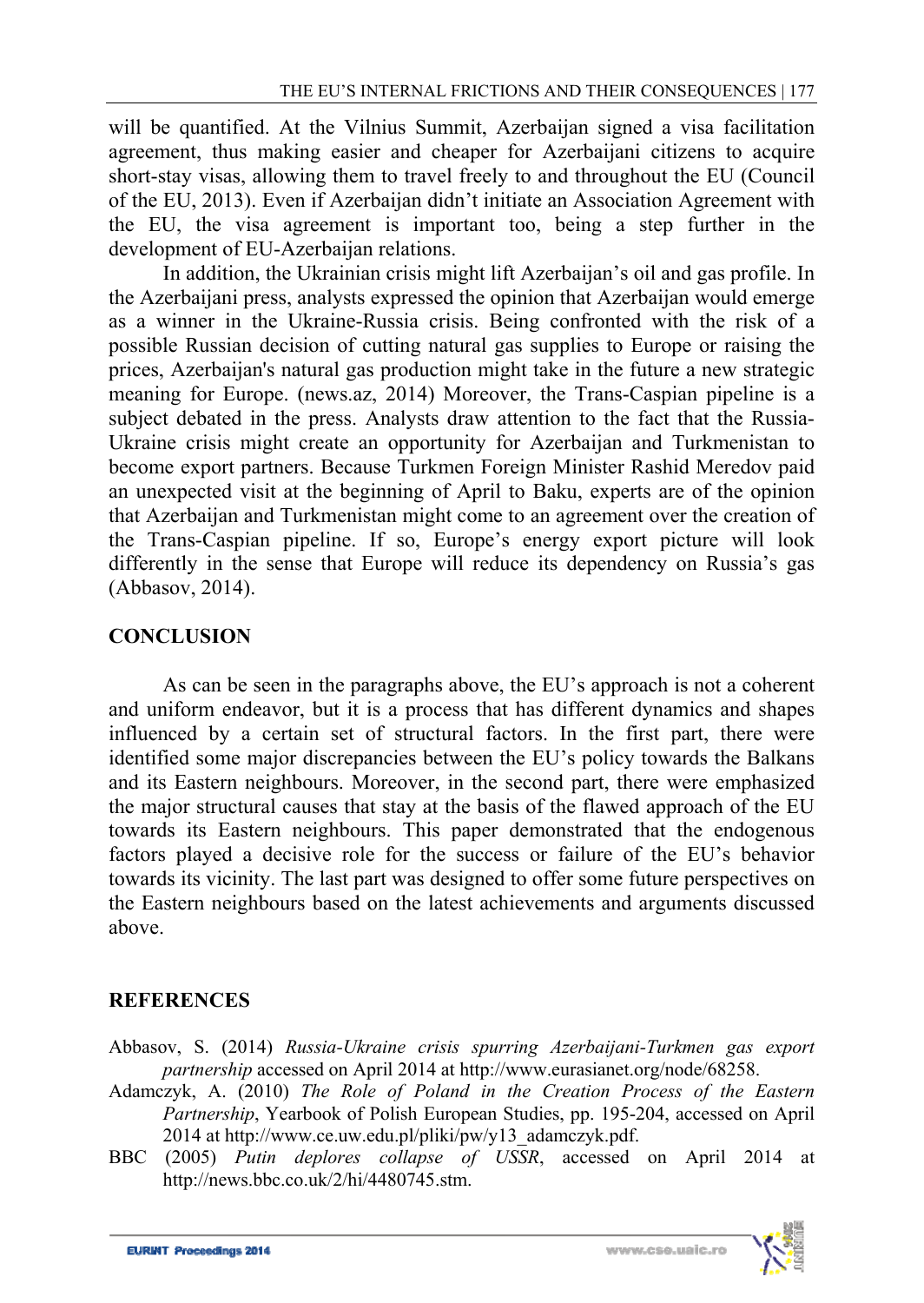- Bianchini, S. (2013) *Reassessing Self-determination. European integration and Nationstate Independence facing the Challenges of post-Socialist Europe*, in Bianchini, S. (ed.) *Self-determination and sovereignty in Europe: From historical legacies to the EU external role*, Ravenna, Italy: Longo, pp. 251-271.
- Civil.ge (2014) *Georgian Prime Minister addresses Munich Security Conference*, accessed on April 2014 at http://www.civil.ge/eng/article.php?id=26904.
- Council of the EU (2013) *EU-Azerbaijan agreement on facilitating the issuing of visas*, Press Release, available at http://www.consilium.europa.eu/uedocs/cms\_data/docs/ pressdata/en/jha/139759.pdf.
- Deuse, K. (2014) *Just how important is Russian gas for Europe?* Deutsche Welle, accessed on May 2014 at http://www.dw.de/just-how-important-is-russian-gas-for-europe/a-17574004.
- Dolghi, D. and Federica, O. (2011) *The Integration of the Western Balkans in the EU. A Securitization Approach*, Eurolimes, Vol. 12, Oradea: Institute for Euroregional Studies Oradea-Debrecen, pp. 107-120.
- EC (2003) *Wider Europe Neighbourhood: A New Framework for Relations with our Eastern and Southern Neighbours*, Communication from the Commission to the Council and the European Parliament, accessed on April 2014 at http://www.enpiinfo.eu/library/content/communication-commission-wider-europe%E2%80%94 neighbourhood-new-framework-relations-our-eastern-and.
- EU External Action, *What is the European Neighbourhood Policy*, accessed on April 2014 at http://eeas.europa.eu/enp/about-us/index\_en.htm
- EU Neighbourhood Info Centre, *The European Neighbourhood Policy*, accessed on April 2014 at http://www.enpi-info.eu/main.php?id=344&id\_type=2.
- Eureporter (2014) *Commissioner Malmström on visa-free travel for citizens of Republic of Moldova* accessed on 26/04/2014 at http://www.eureporter.co/world/2014/04/27/ commissioner-malmstrom-on-visa-free-travel-for-citizens-of-republic-of-moldova/
- Europa.eu, *Thessaloniki Declaration* (2003) accessed on 26/04/2014 at http://europa.eu/ rapid/press-release\_PRES-03-163\_en.htm.
- Friedrichs, J. (2001) *The Meaning of New Medievalism*, European Journal of International Relations, Vol. 7, No. 4, pp. 475–502.
- Härtel, A. (2014) *Germany and the Crisis in Ukraine: Divided over Moscow?*, Elcano Royal Institute Analyses, ARI Issue 24, pp. 1-9 accessed on May 2014 at http://www.isn.ethz.ch/Digital-Library/Publications/Detail/?ots591=0c54e3b3-1e9cbe1e-2c24-a6a8c7060233&lng=en&id=180209.
- Ionescu, M.E. (2013) *Conclusion* in Ionescu, M. E. (ed) *The Eastern Partnership: the road so far*, București, România: Editura Militară.
- Joint Declaration of the Eastern Partnership Summit, Vilnius, 28-29 November 2013 accessed on April 2014 at http://www.eu2013.lt/en/news/statements/-jointdeclaration-of-the-eastern-partnership-summit-vilnius-28-29-november-2013.
- Kaplan, R., Chausovsky, E. (2013) *Pipelines of Empire*, accessed on April 2014 at http://www.naturalgaseurope.com/threats-russia-natural-gas-monopoly-lng-pipelines
- Łapczyński, M. (2009) *The EU's Eastern Partnership: Chances and Perspectives*, Caucasian Review of International Affairs, Vol. 3 (2), pp. 143-155, accessed on April 2014 at http://www.cria-online.org/7\_3.html#\_ftn20.
- Mankoff, J. (2014) *Russia's Latest Land Grab. How Putin Won Crimea and Lost Ukraine*, Foreign Affairs, Vol. 93, No.3, pp. 60-68.
- Meister, S. (2014) *Reframing Germany's Russia policy an opportunity for the EU*, European Council of Foreign Relations, Policy Brief, pp. 1-12, accessed on April